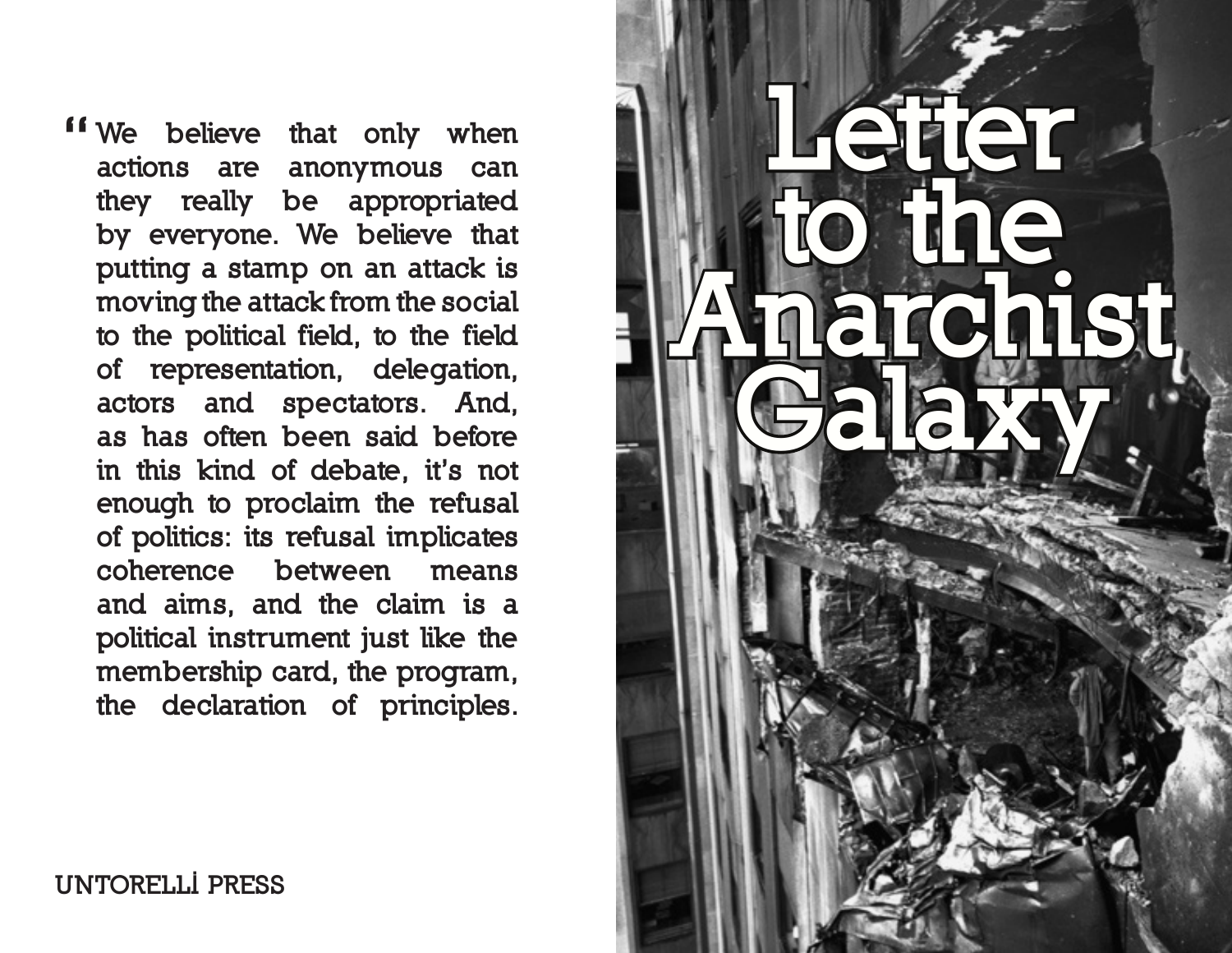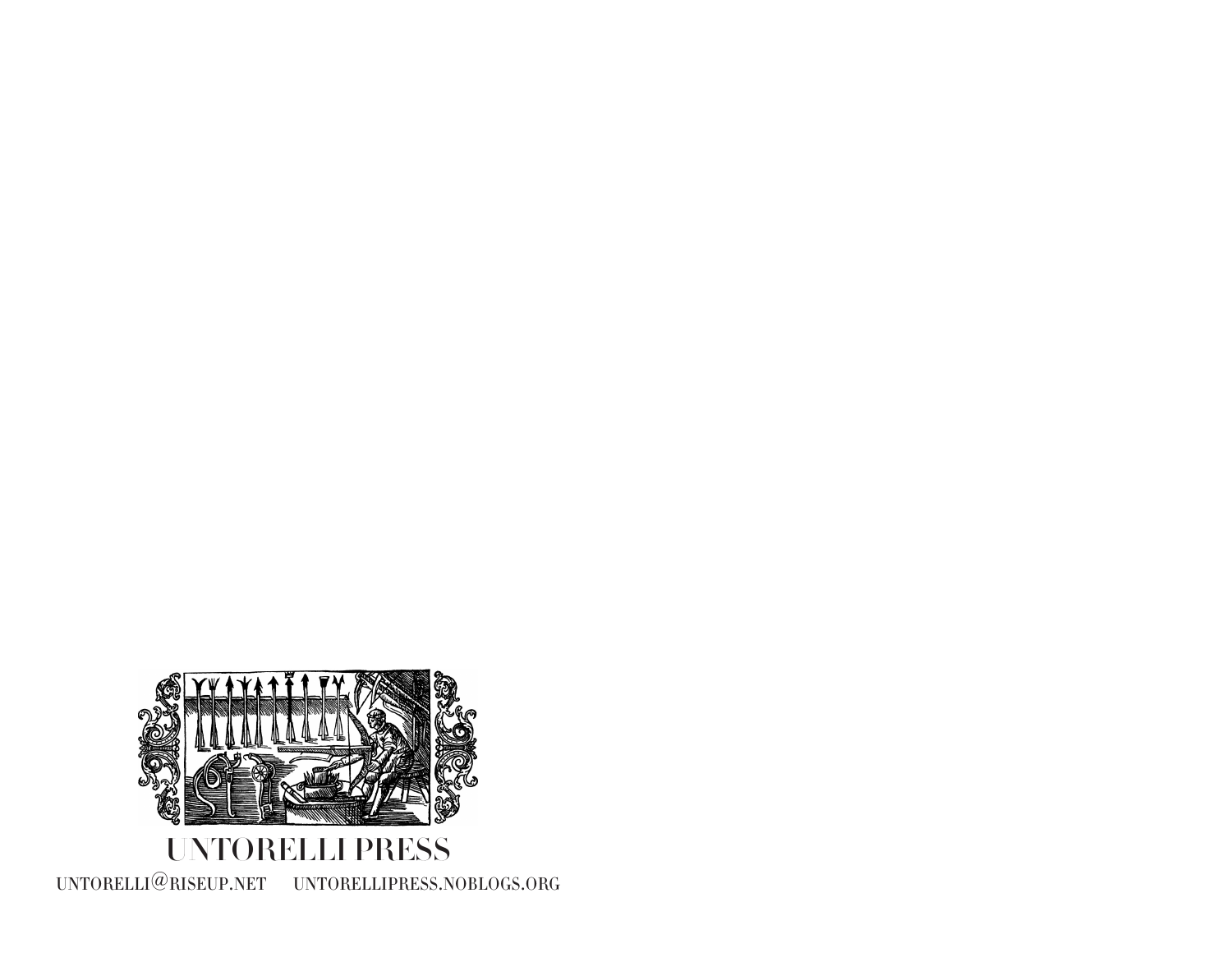The following appeared online November 2011 and quickly made the rounds of the usual anarchist websites. The anonymous critique is aimed incisively at the growing tendency within international insurrectional anarchism that rounds of the usual anarchist websites. The anonymous critique is aimed incisively at the growing tendency within international insurrectional anarchism that posits a new guerrilla warfare. Unlike the guerrilla warfare of the New Left, this guerrilla is diffuse, anarchist, and for a total rupture with the existent.

While it is natural for those of us who desire the destruction of civilization to smile widely at consistent news of anarchist armed struggle, we must also remain critical. Much of this debate should be formulated face-toface by each group of individuals taking action against control. However, space remains for open critique and counter-critique within insurrectional circles. The Conspiracy of Cells of Fire themselves push an idea of a new critique, one attached to notices of attack, through which we may formulate new methods and strategies. While the authors of this piece may disagree with the necessity of each critical text coming in the form of a communiqué, one agreement stands: we must remain active in our search for paths toward the active destruction of domination and control.

The questions remain:

Does insurrectionary anarchism mean the conscious intensification of attack by individuals and groups? Or is it the generalization of revolt - its tools and skills - to every part of society? Are these two mutually exclusive?

What is the point of the named group? Does this merely invite repression? Does group coherency really matter?

Can anonymity help mitigate state repression? Can it prevent our attacks from being recuperated into the Spectacle? Can it mean the negation of political identities and an assertion of an individualism that evades subjectivity?

Can guerrilla warfare truly be separated from vanguardism, specialization, and formalism? Is the anarchist guerrilla a totally different breed?

I offer these questions because I do not have answers. While named groups stir up visions of arrogant Leninism, I cannot hold back my smile when I hear of any blow against domination. I want to envision a path toward rupture, toward the total destruction of the existent. What that means is unknown. We publish this text not as a condemnation of our comrades of the anarchist, anti-civilization, and nihilist armed struggle, but as a small contribution to that struggle.

> Solidarity always to those who attack domination, named or unnamed. *Untorelli Press*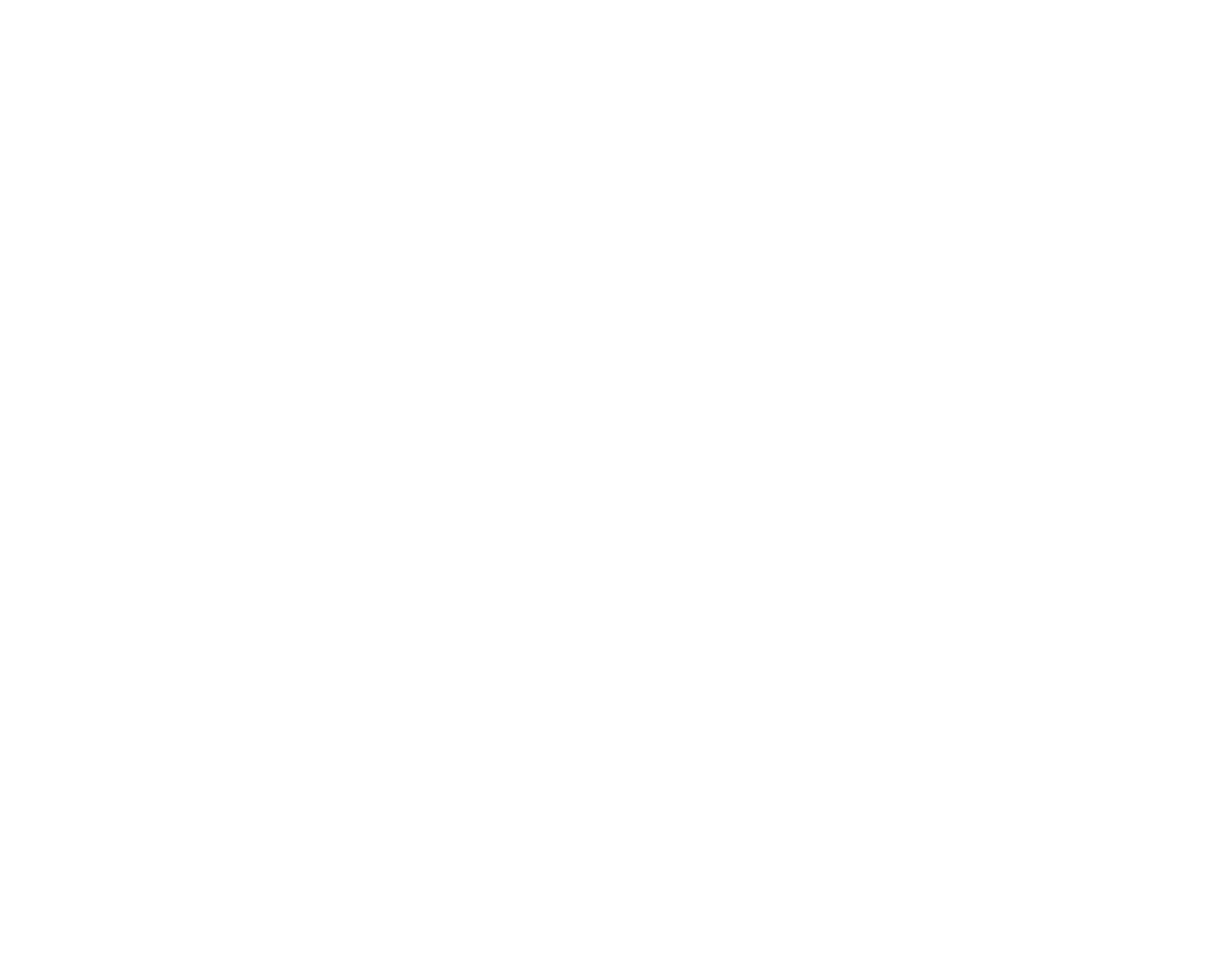are searching for possibilities to attack the enemy and forge ties with other rebels through the spreading of anarchist ideas and struggle proposals, in a time and space that abandons all political spectacle. It is probably the most difficult path, because it will never be rewarded. Not by the enemy, not by the masses and most probably not by other comrades and revolutionaries. But we carry a history inside of us, a history that connects us to all anarchists and which will obstinately continue to refuse to be enclosed, either within the 'official' anarchist movement, or in the armed-struggle-ist reflection of it. Those who continue to refuse to spread ideas separately from the ways in which we spread them, thus trying to exile all political mediation, including the claim. Those who don't care much about who did this or that, but connect it to their own revolt, their own projectuality which expands in the only conspiracy we want: the one of rebellious individualities for the subversion of the existent.

Iminvited, we are forcing ourselves on a debate that is not ours. And which never will be, as it is set on a terrain that remains sterile for the development of insurrectional perspectives and the anarchist ideas and activ which never will be, as it is set on a terrain that remains sterile for the development of insurrectional perspectives and the anarchist ideas a letter? Because nothing is closer to our hearts than liberatory and destructive revolt, than the struggle for the subversion of the existent, because we will never stop recognizing ourselves in all comrades who decide to attack the structures and people of power out of a desire for freedom; because there are few things we cherish more than individual will, the striving for coherence and the courage of lighting the fuse, above everything. Don't think we are writing this premise in an attempt to please; it is sincere, as is our concern about the voluntary amputation of the domain of anarchist struggle.

## Let's be clear:

More than ever there is a need for the destructive intervention of anarchists, more than ever it is the moment to intensify, to search for possibilities and hypotheses enabling the extension of revolt and insurrection and in this way speed up the overturning of this world. But this need and urge don't absolve us from the obligation to think about what, where, how and why.

Let's be straightforward:

For what reasons are anarchists (we don't have any difficulty in understanding why authoritarians would do so) systematically claiming their acts and signing them with acronyms that have become famous worldwide? What brings them to associate this road with an excessive form of coherence between thinking and acting, between theory and practice, while in fact it is simply the illusory abolition of a permanent tension which should exist between them and which is beyond doubt the moving strength behind the anarchist movement?

This spreading mania risks casting its shadow over all acts of revolt. Not only actions by anarchists that merrily pass through the bitter and always disappointing pill of the claim but also, and perhaps especially, the action of the more general panorama of rebellion and social conflictuality. Maybe that is one of the 'reasons' that pushed us to write this text. Tired of experiencing and finding the anarchist field of attack, sabotage and expropriation more and more assimilated to an acronym and, as such, political representation; tired of seeing the horizon narrowing into two falsely opposing choices: either 'respectable' anarchism, running behind assemblies, social movements and base trade unions; or 'bad' anarchism, being kindly asked to stamp your contributions to the social war with some acronym — and if you don't, someone else will do it for you.

Because we also choose to attack. We also sabotage the machinery of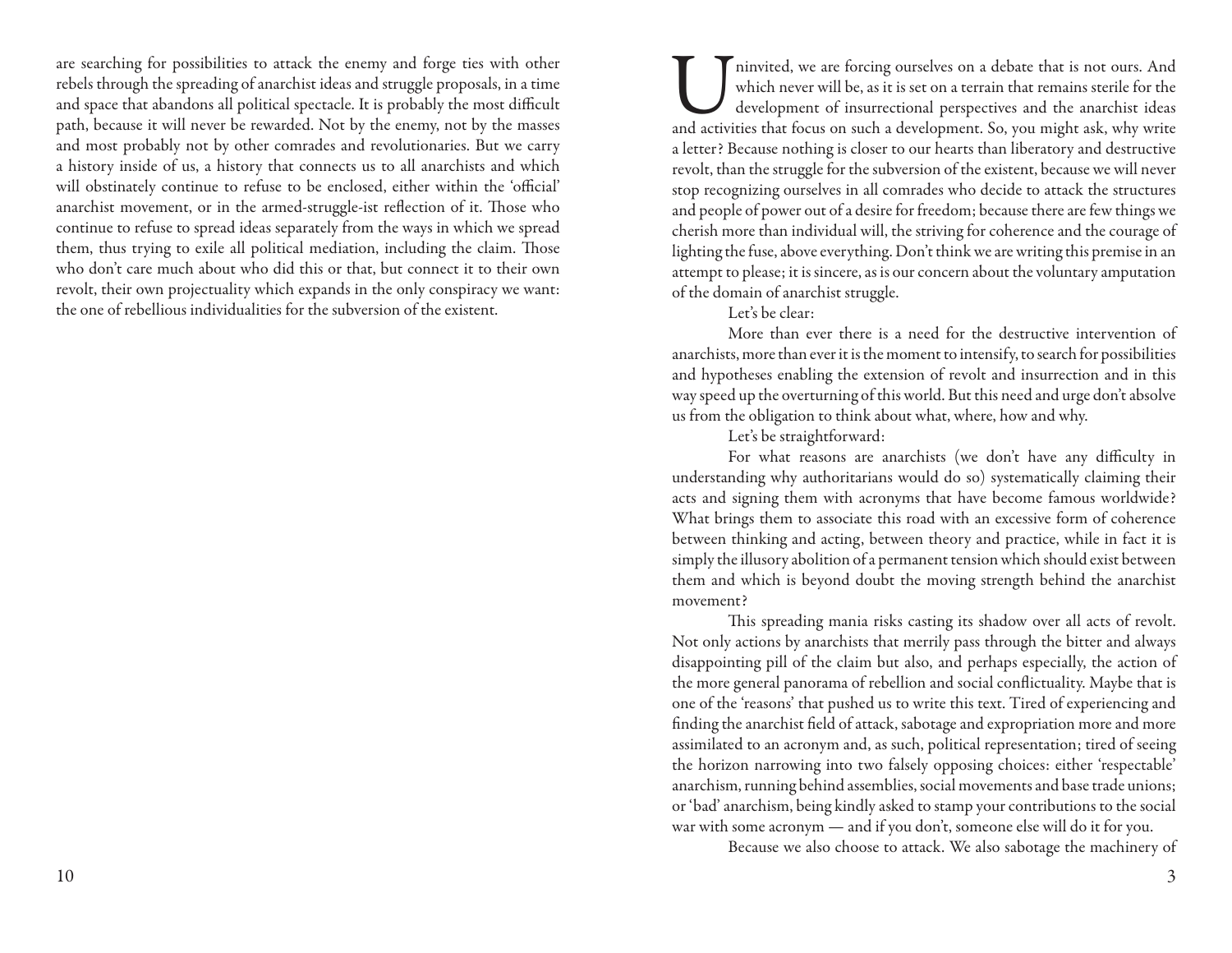capital and authority. We also choose to not accept a position of begging and are not putting off the necessary expropriation until tomorrow. But we do think that our activities are simply part of a wider social conflictuality, a conflictuality that doesn't need claims and acronyms. We believe that only when actions are anonymous can they really be appropriated by everyone. We believe that putting a stamp on an attack is moving the attack from the social to the political field, to the field of representation, delegation, actors and spectators. And, as has often been said before in this kind of debate, it's not enough to proclaim the refusal of politics: its refusal implicates coherence between means and aims, and the claim is a political instrument just like the membership card, the program, the declaration of principles.

Over and above that, there is some confusion that we want to expose, because we can't continue to simply stand by and watch a content which is more and more being given over to concepts such as informality. The choice of an informal autonomous anarchist movement implies the refusal of fixed structures, of membership organisations, of centralising and unifying federations; and therefore also fixed recurring signatures, if not all signatures. It is the refusal of the drawing up of programs, the banishment of all political means; and thereby also of programmatic claims that claim to be in the position of outlining campaigns.

It is the refusal of all centralisation; and so equally of all umbrella structures, no matter whether they declare themselves verbally 'informal' or formal. In a positive sense, to us informality signifies an unlimited and undefined archipelago of autonomous groups and individuals which are forging ties based on affinity and mutual knowledge and who decide upon that basis to realize common projects. It is the choice for small, affinity-based circles which make their own autonomy, perspectives and methods of action the basis for creating ties with others. Informal organization has nothing to do with either federations or acronyms. And what brought some comrades to speak not only about informality, but about 'insurrectionalism' as well? With the risk of devaluing the wide panorama of ideas, analyses, hypotheses and proposals, we could say that 'insurrectionalism' contains the methods and perspectives which, out of a non-compromising anarchism, want to contribute to 'insurrectional situations'. The anarchist arsenal of methods for this contribution is enormous. Moreover, the use of methods (agitation, attack, organisational proposals etc.) in itself means hardly anything: only in a thought-out and evolving 'projectuality' do they acquire meaning in the struggle. Setting fire to a State building is beyond doubt always a good thing, but it is not necessarily inscribed in an insurrectional perspective 'as such'. And this counts even less for the choice, for example,

and take up its defence is compared to comrades that don't want to act or attack, that submit revolt to calculations and masses, that only want to wait and are refusing the urge to light the fuse here and now. In the deformed mirror, the refusal of the ideology of armed struggle is equal to the refusal of armed struggle itself. Of course this is not true, but for who wants to hear that, there is no space for discussion left open. Everything is being reduced to a thinking in blocks, for and against, and the path which we think is more interesting, the development of insurrectional projectualities is disappearing into the background. To the applause of the formal libertarians and the pseudo-radicals as well as the repressive forces, who desire nothing more than the drying up of this swamp.

Because who still wants to discuss projectuality today, when the only rhythm that the struggle seems to have is the sum of the attacks claimed on the internet? Who is still searching for a perspective that wants to do more than strike a little? There is, by the way, no doubt about that: striking is necessary, here and now, and with all the means that we think appropriate and opportune. But the challenge of the development of a projectuality, which aims at the attempt of unchaining, extending or deepening insurrectional situations, demands a bit more than the capacity to strike. It demands the development of proper ideas and not the repetition of other people's words, the strength to develop real autonomy in terms of struggle and capacities; the slow and difficult search for affinities and the deepening of mutual knowledge; a certain analysis of the social circumstances in which we act; the courage to elaborate hypotheses for the social war in order to stop running behind facts or ourselves.

In short: it doesn't only demand the capacity to use certain methods but especially the ideas of how, where, when and why to use them, and then in combination with a whole spectre of other methods. Otherwise there will be no anarchists left, only a spectrum of fixed roles: propagandists, squatters, armed strugglers, expropriators, writers, window breakers, rioters, etc. There would be nothing more painful than to find ourselves so unarmed in the face of the coming social storm than for each one of us to have only one speciality left. There would be nothing worse in explosive social situations than having to note that anarchists are too much involved in their own back yard to be able to really contribute to the explosion. It would give the most bitter taste of missed opportunities when we, by focussing exclusively on the identity ghetto, would abandon the discovery of our accomplices inside the social storm, the forging of ties of shared ideas and practices with other rebels, breaking with all forms of mediated communication and representation and in this way opening up space for true mutuality which is allergic to all power and domination.

But as always we refuse to despair. We are aware that many comrades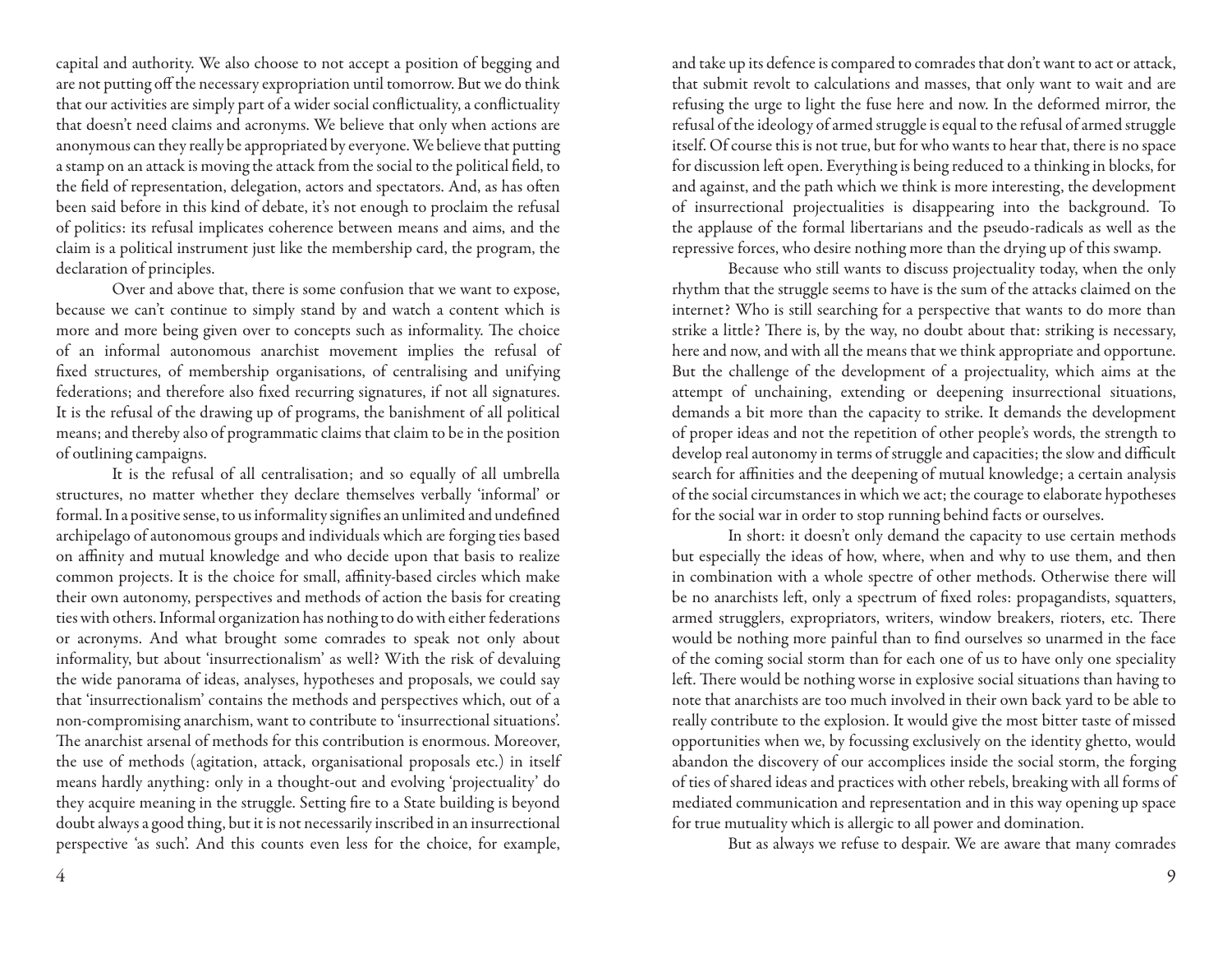rather a social uncleashing, which goes further than a generalizing of revolt or riots, but which already carries in its negation the beginning of a new world, or at least should do. It is precisely the presence of such utopian tension that offers some grip against the return to normality and the recovery of social roles after the great feast of destruction. So it may be clear that insurrection is not a purely anarchist matter, although our contribution to it, our preparation towards it, our insurrectional perspectives, could in future times be beyond doubt important and maybe decisive for pushing the unchaining of negation towards a liberating direction. Abandoning in advance these difficult issues — which should be gaining importance in a world that is becoming more and more unstable — by locking ourselves up in some identity-based ghetto and cherishing the illusion of developing 'strength' by common signatures and the 'unification' of anarchists that are prepared to attack, inevitably becomes the negation of all insurrectionary perspectives.

To get back to the world of fronts and acronyms, we could for example mention the obligatory references to imprisoned comrades as a clear sign of the restraining ourselves within a framework of exclusive self-reference. It seems that once locked up by the State, these comrades are no longer comrades like we are, but are precisely 'imprisoned' comrades. In this way, the positions in their already difficult and painful debates become fixed in a way that can have only two exits: either the absolute glorification of our imprisoned comrades, or absolute rejection, which can very quickly turn into a renouncement of developing and embodying solidarity.

Does it still make sense to continue repeating that our imprisoned comrades are neither positioned above or below other comrades, but are simply among them? Isn't it remarkable that, despite the many struggles against prisons, the present current is again coming out with 'political' prisoners, abandoning a more general perspective of struggle against prison, justice,...? In this way we risk completing what the State was already trying to realise in the first place by locking our comrades up: by turning them into abstract, idolized and central reference points, we are isolating them from the social war as a whole. Instead of looking for ways to maintain ties of solidarity, affinity and complicity across the walls, by placing everything in the middle of social war, solidarity is shrinking into the quoting of names at the end of a claim. On top of that, this is generating a nasty circular motion without much perspective, a higher level of attacks which are 'dedicated' to others, rather than taking strength from ourselves and from the choice of when, how and why to intervene in given circumstances.

But the logic of armed struggle-ism is unstoppable. Once set in motion, it unfortunately becomes very difficult to counter. Everybody that doesn't join of aiming attacks particularly against rather central, spectacular targets, accompanied by confessions of faith. It is no coincidence that during other moments of insurrectional projectualities, the emphasis was put particularly on modest, reproducible, anonymous actions of attack compared to the more centralized structures and people of power, or on the necessity of well-aimed sabotage of infrastructures that don't need echoes in the media in order to reach their goals, for example the immobilization of transport, data, and energy supplies.

It seems that there are not all that many perspectives behind the current mania for claims, or at least, we have difficulty in discovering them. In fact, and this doesn't imply that we want to underestimate the sincere and courageous rebellion of those comrades, it seems as if there is above all a striving for recognition. A recognition by the enemy, who will hurry to complete its list of terrorist organisations, often signifying the beginning of the end: the enemy starts working to isolate a part of the conflictuality from the wider conflictuality, an isolation which is not only the forerunner of repression (and actually it doesn't really matter, repression is always there — we're not going to weep about the fact that anarchist activities are always being followed by the eyes of the Argus, and thus prosecuted), but especially, and that's the most important, it is the most effective means to combat all possible infection.

In the current condition of the social body, which is sick and deteriorating, the best thing for power is a clearly recognizable and definable knife which tries to stab a piece of it, while the worst for power is a virus that risks harming the whole body in an intangible and therefore uncontrollable way. Or are we mistaken, and is it all more about recognition by the exploited and excluded? But are we as anarchists not against all forms of delegation, of shining examples which often legitimize resignation? Most certainly, our practices can be contagious, and our ideas even more, but only on condition that they bring back the responsibility to act to each separate individual, when they question resignation as being an individual choice.

To inflame hearts, most certainly, but when this lacks the oxygen of one's own conviction, the fire will extinguish fast and in the best case will simply be followed up by some applause for the upcoming martyrs. And even then, it would really be too ironic if the principal opponents of politics, the anarchists, were to take up the torch of representation and, in the footsteps of their authoritarian predecessors, separate social conflictuality from the immediate subversion of all social roles, and do this in times when political mediation (political parties, unions, reformism) is slowly becoming obsolete and outmoded. And it makes no difference whether they want to do this by